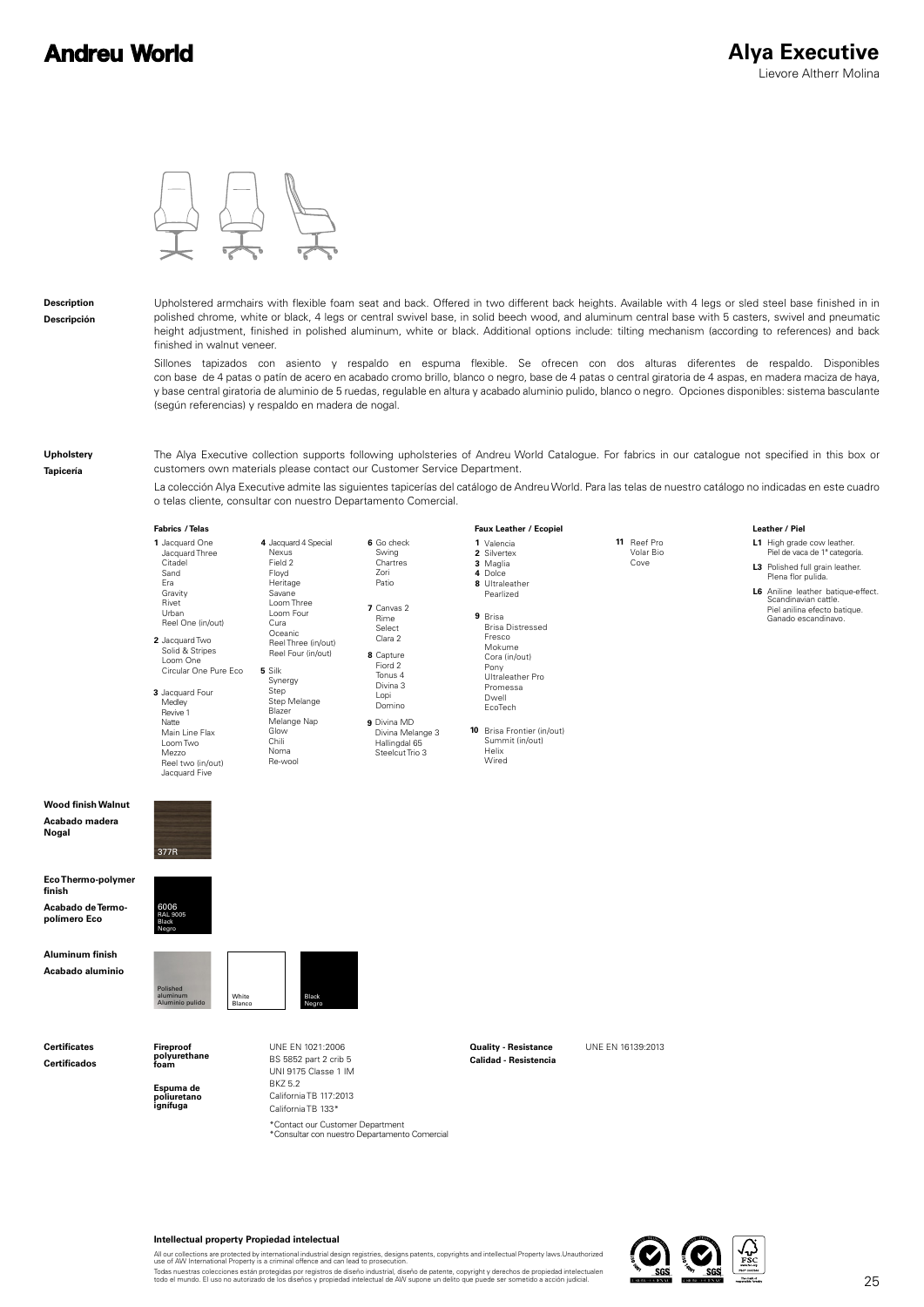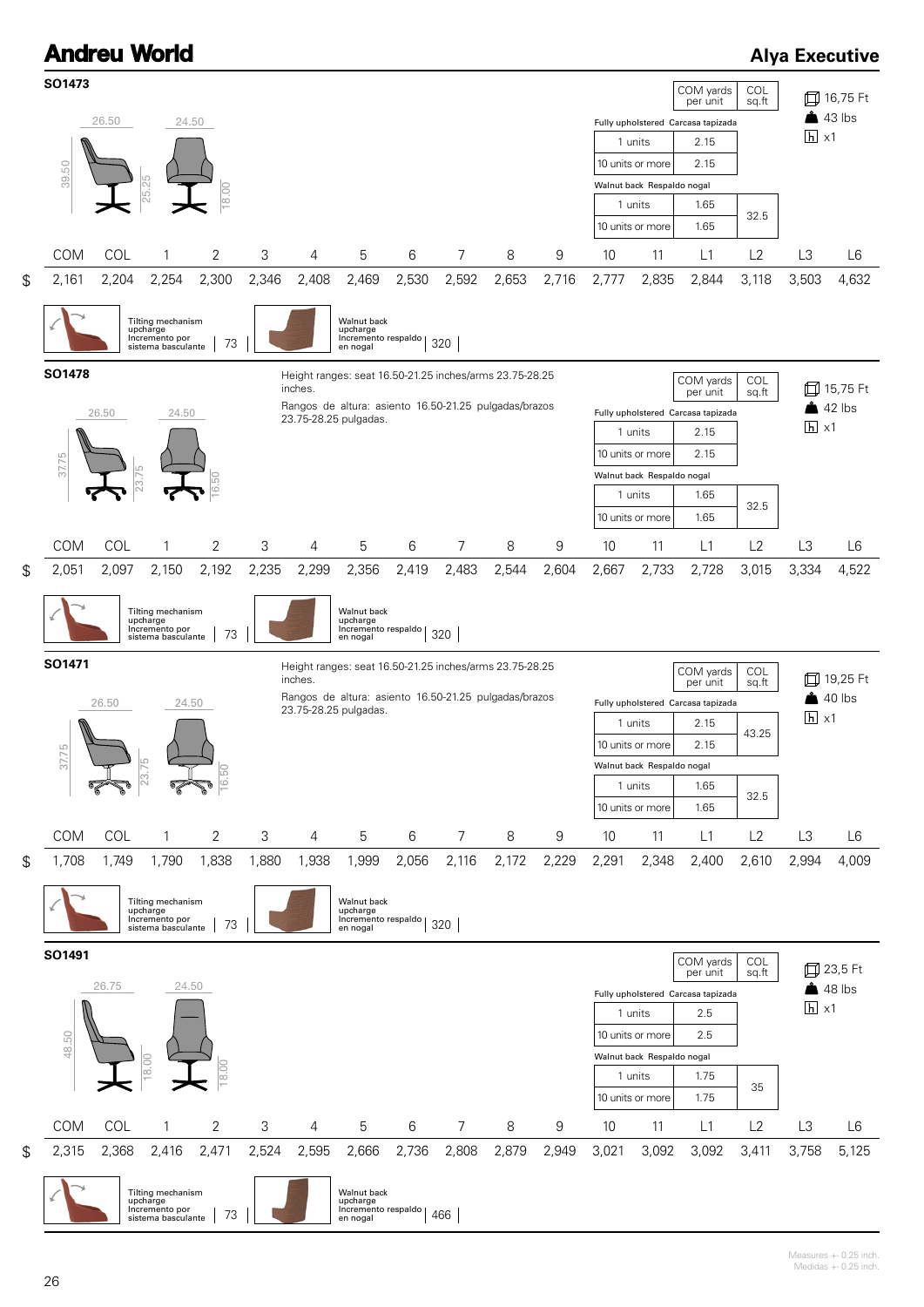

Measures +- 0.25 inch. Medidas  $+-0.25$  inch.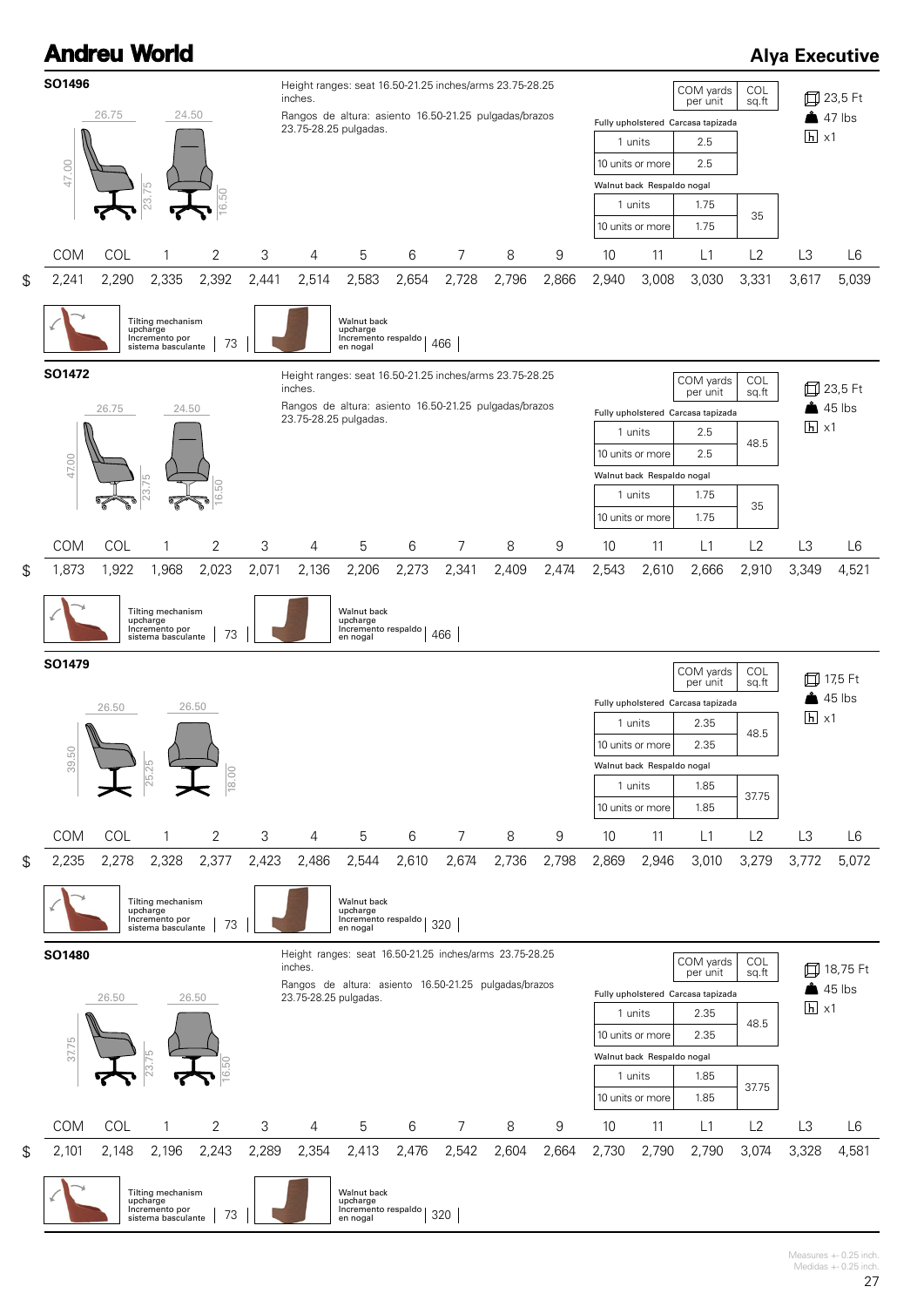